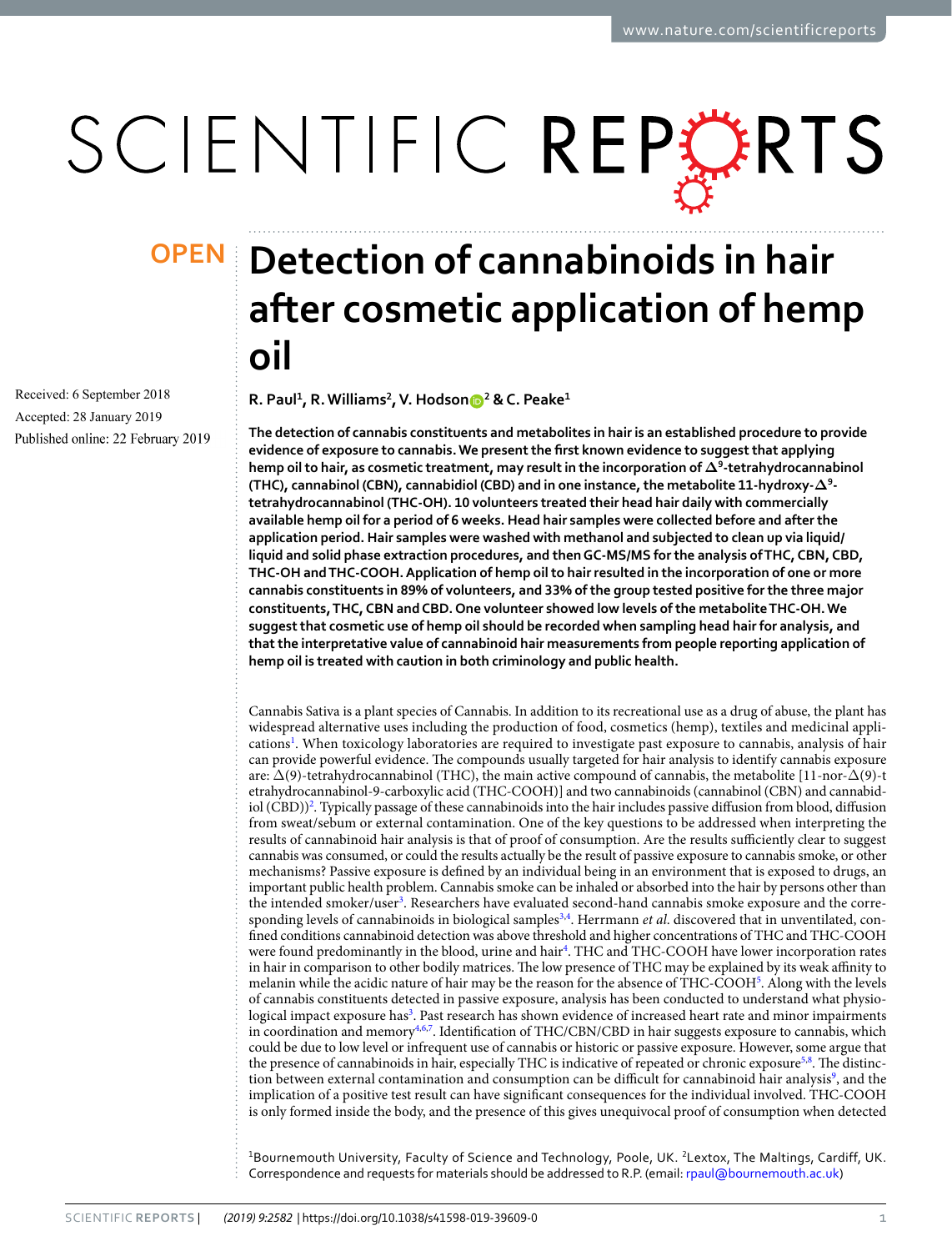<span id="page-1-0"></span>

|                | Before hemp oil application |                |                |                     | After hemp oil application |                |            |            |                     |                   |
|----------------|-----------------------------|----------------|----------------|---------------------|----------------------------|----------------|------------|------------|---------------------|-------------------|
| Volunteer*     | <b>THC</b>                  | <b>CBD</b>     | <b>CBN</b>     | THC-<br><b>COOH</b> | THC-<br><b>OH</b>          | <b>THC</b>     | <b>CBD</b> | <b>CBN</b> | THC-<br><b>COOH</b> | THC-<br><b>OH</b> |
| 1              | ND                          | N <sub>D</sub> | <b>ND</b>      | <b>ND</b>           | <b>ND</b>                  | N <sub>D</sub> | 4.70       | 2.80       | <b>ND</b>           | N <sub>D</sub>    |
| $\overline{2}$ | ND                          | ND             | <b>ND</b>      | <b>ND</b>           | <b>ND</b>                  | 0.13           | 0.03       | 0.03       | ND                  | <b>ND</b>         |
| 3              | ND                          | ND             | N <sub>D</sub> | <b>ND</b>           | <b>ND</b>                  | ND             | 3.26       | 10.3       | ND                  | 0.01              |
| 5              | N <sub>D</sub>              | N <sub>D</sub> | <b>ND</b>      | <b>ND</b>           | N <sub>D</sub>             | N <sub>D</sub> | <b>ND</b>  | <b>ND</b>  | N <sub>D</sub>      | N <sub>D</sub>    |
| 6              | ND                          | 0.04           | <b>ND</b>      | <b>ND</b>           | ND                         | 0.04           | 0.11       | 0.01       | ND                  | ND                |
| 7              | ND                          | <b>ND</b>      | <b>ND</b>      | <b>ND</b>           | <b>ND</b>                  | ND             | <b>ND</b>  | 0.02       | <b>ND</b>           | ND                |
| 8              | ND                          | <b>ND</b>      | <b>ND</b>      | <b>ND</b>           | <b>ND</b>                  | 0.02           | 0.05       | 0.05       | <b>ND</b>           | N <sub>D</sub>    |
| 9              | <b>ND</b>                   | <b>ND</b>      | ND             | <b>ND</b>           | <b>ND</b>                  | ND             | 0.02       | ND         | <b>ND</b>           | ND                |
| 10             | ND                          | <b>ND</b>      | ND             | <b>ND</b>           | <b>ND</b>                  | 0.01           | <b>ND</b>  | <b>ND</b>  | <b>ND</b>           | ND                |

**Table 1.** Observed cannabinoid concentrations in hair samples from volunteers. All concentrations are from the proximal 0–3 cm section and presented as ng/mg and ND refers to 'not detected'. \*Volunteer 4 displayed levels of THC, CBD and CBN before hemp oil application, and was therefore removed from any further analysis.

in hair samples. The metabolite has never been discovered in cannabis smoke ruling out environmental contamination<sup>10</sup>. With hair analysis, THC-COOH is detectable at very low concentrations. The drawbacks for detection from this biological matrix are the requirement for expensive instrumentation and sample preparation can be a more time-consuming process when compared to urine[11.](#page-5-8) Routine laboratory screening of hair for cannabis varies and includes the detection of cannabinoids and/or THC-COOH<sup>[8](#page-5-5)</sup>. Hemp is a variety of Cannabis Sativa and is closely related to Cannabis with the difference being in the percentage of  $THC<sup>12</sup>$ . Hemp is grown for industrial use and found in food, lotions, medicines, clothing and construction materials. Hemp oil is extracted by pressing the seeds from the female hemp plant<sup>13</sup>. The legalisation of hemp has caused controversy. This is because research has shown that the use or consumption of hemp products could have the potential to impact on drug testing for cannabis<sup>14</sup>.

Hemp oil products are advertised in health shops for their good source of omega fatty acids<sup>[15](#page-5-12)</sup>. Bosy *et al.*<sup>[16](#page-5-13)</sup> assessed whether oral consumption of hemp oil would negatively affect existing drug screening protocols. Various oils were screened (THC content of bottled oils was 36.0, 117.5, 36.4, 45.7, 21.0, 11.5mg/g) and administered to volunteers and their urine measured for metabolite levels. GC-MS analysis determined the amount of THC-COOH in each participant's urine to be below the confrmation cut-of within a 48hour cessation period. Similarly to hemp oil, hemp foods are classifed as 'natural foods' and are commercially available. Leson *et al*. showed that daily consumption of hemp food can lead to the presence of THC and THC-COOH in urine, but these compounds were below the confirmation thresholds<sup>17</sup>. These authors<sup>16[,17](#page-5-14)</sup> suggest that hemp food and oil products do contain cannabinoids but in very low concentrations, and that ingestion of such products should not be deemed as a concern in drug testing. The Cannabis plant has been used in the production of cosmetics through the use of hemp oil and cannabis extracts[18.](#page-5-15) An evaluation of Cannabio® shampoo revealed levels of THC, CBD and CBN, three constituents that indicate cannabis exposure<sup>19</sup>. However, normal hygiene practice using the cosmetic produced no positive results in hair. Extreme use could generate positive results for CBN and CBD but not the primary constituent, THC.

Hemp oil is marketed as an efective cosmetic treatment for hair, with claims that direct application of the oil to hair has moisturizing benefts, can aid hair growth, may protect the hair and aid in damage repair, and the oil may add shine to the hair. These claims are unsubstantiated but there is a substantial number of online retailers selling various hemp oil based products intended for direct application to head hair. The composition of these products range from pure hemp oil, to hemp oil included at a relatively low concentration into shampoos and other hair treatments.

In this paper we investigate direct hemp oil application to head hair and the implications on resulting cannabinoid measurements.

#### **Results**

**Cannabinoid concentrations pre and post hemp oil application.** Head hair samples were collected from volunteers as described in Methods, and analysed before and afer the six week period of hemp oil administration. Results are displayed in Table [1](#page-1-0).

**Hemp oil analysis.** The hemp oil product used for the study can be found on the open market. We analysed the oil using gas chromatography coupled to tandem mass spectrometry (GC/MS-MS) and found the following: CBN was detected at 407 ng/ml, CBD, THC, THC-OH and THC-COOH were not detected. The hemp oil did contain an analyte peak in the THC channel, but this peak did not meet peak acceptance criteria. Tis peak could not be identifed.

#### **Discussion**

Despite declaring no consumption or exposure to Cannabis, volunteer 4 showed levels of CBD, THC and CBN prior to applying the hemp oil. For this reason volunteer 4 was excluded from further discussion. Three of the remaining volunteers (volunteers 2, 6 and 8) showed levels of all three major constituents of cannabis (CBD, THC, CBN) in their hair following application of hemp oil. Tis is an important fnding with potential ramifcations for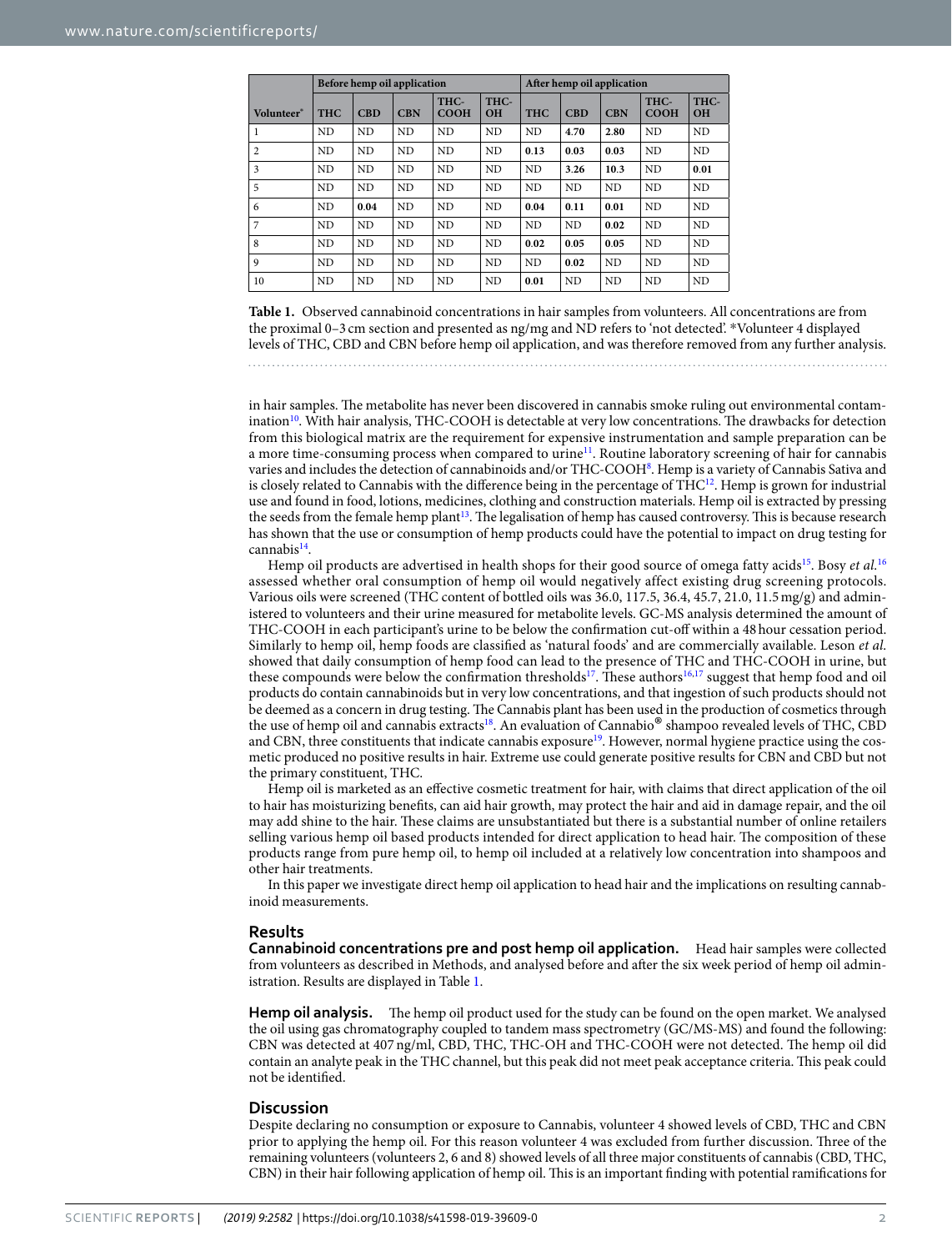<span id="page-2-0"></span>

| <b>Volunteer</b> | Interpretation                                                                                                                                                                                                                                                                           |
|------------------|------------------------------------------------------------------------------------------------------------------------------------------------------------------------------------------------------------------------------------------------------------------------------------------|
|                  | Not consistent with cannabis use due to the absence of THC and the levels of CBD and CBN present. Likely to be the result of<br>using a cannabis based product. This is not a typical result. Our laboratory has not encountered a result with no THC presence,<br>but high CBD and CBN. |
|                  | Suggestive of low level or infrequent use of cannabis. Could also arise from exposure to cannabis.                                                                                                                                                                                       |
|                  | Suggests cannabis use as the metabolite THC-OH was detected. The level of CBN and CBD present suggest possible use of<br>cannabis based product.                                                                                                                                         |
| 5                | No evidence of use                                                                                                                                                                                                                                                                       |
| 6                | Suggestive of low level or infrequent use of cannabis. Could also arise from exposure to cannabis.                                                                                                                                                                                       |
|                  | Suggestive of low level or infrequent use of cannabis. Could also arise from exposure to cannabis. Could also be due to the use<br>of a cannabis based product                                                                                                                           |
| 8                | Suggestive of low level or infrequent use of cannabis. Could also arise from exposure to cannabis.                                                                                                                                                                                       |
| 9                | Suggestive of low level or infrequent use of cannabis. Could also arise from exposure to cannabis. Could also be due to the use<br>of a cannabis based product                                                                                                                           |
| 10               | Suggestive of low level or infrequent use of cannabis. Could also arise from exposure to cannabis.                                                                                                                                                                                       |

**Table 2.** Interpretation of volunteer hair cannabinoid concentrations under the assumption that hemp oil administration had not been reported.

cannabinoid hair testing where donors report application of hemp oil. Taylor *et al*. [20](#page-5-17) demonstrated that 77% of self-reported heavy users of cannabis tested positive in hair for THC, 19% for CBD, and 73% for CBN. Of these heavy users the detection of metabolites THC-OH (found in 19% of the sample) and THC-COOH (found in 54% of the samples) were important indicators of consumption. However in the same study, light users of cannabis tested positive for THC (39%), CBN (29%) and CBD (11%), and importantly only 3% and 11% tested positive for metabolites THC-OH and THC-COOH respectively. There may be a risk where laboratories observe detectable hair concentrations of CBD, THC, and CBN in donors who use hemp oil cosmetically on their hair that the result interpretation could mistakenly suggest light cannabis use, or passive exposure. In Table [2](#page-2-0) we present our interpretation of volunteer hair cannabinoid concentrations post hemp oil application if we imagine that hemp oil application *was not* declared. If we saw these results with no indication that hemp oil had been applied to the hair, then 6 of the volunteers have cannabinoid levels consistent with low level or infrequent cannabis use, but exposure to cannabis could also explain the results. THC-OH present in volunteer 3 would suggest cannabis use, and the levels of CBN and CBD also present may suggest possible use of a cannabis based product. In a similar manner the CBN and CBD levels in volunteer 1 also suggest possible use of a cannabis based product, but here the absence of THC and any metabolites do not suggest cannabis use.

When results post hemp oil application were reviewed it was observed that there was a strong analyte peak present in the THC channel for volunteers 1 and 3 that had a very similar retention time to that of THC at a high level. These concentrations have been reported as not detected as they do not meet the criteria to be reported as THC. Although the hemp oil used in this study did not contain detectable levels of THC, the oil did contain an unidentifed peak within the THC channel as described above in the discussion of volunteers 1 and 3. It appears that a structurally similar compound with similar but not exact retention time has transferred during cosmetic application of the oil, and become incorporated in the hair. Analysts should be aware of potential THC analogues in hair where donors report hemp oil application. Routine analytical criteria for peak acceptance should suffice.

During the 6 week hemp oil application period, volunteers followed their usual hair hygiene routine which varied from washing and shampooing daily, to every few days. Oil was applied in the evening, and all volunteers with the exception of volunteers 1 and 3, always washed their hair the following morning. Volunteers 1 and 3 reported some hair washing the morning following oil application, but on occasion hair washing was delayed by 1 to 2 days. Volunteers 1 and 3 display the highest levels of CBN and CBD post hemp oil application. It is possible that the additional time that hemp oil was in contact with the hair prior to hair washing may have caused this increase in concentration. Chromatography from the hair analysis of these same volunteers also showed high levels of the potential THC analogue described earlier, and we suspect the high levels are again a possible result of the less frequent hair washing than other volunteers.

The presence of the metabolite THC-OH in the hair of volunteer 3 is of interest. THC-OH is formed from the metabolism of cannabis, and the compound was not present in the hemp oil itself, or in any other volunteers post hemp oil application. As such it seems unlikely that THC-OH has arisen in this sample as a result of hemp oil application and although volunteer 3 denies consumption or exposure to cannabis during the 6 week study period, we cannot exclude the possibility that this has occurred. Franz *et al*. [21](#page-5-18) observed hair THC-OH concentrations ranging from 0.05–37.6pg/mg. In our study volunteer 3 testing at 10pg/mg is consistent with these fndings.

Citti et al.<sup>22</sup> investigated cannabinoid concentration in 13 hemp oils, and discovered a wide concentration range of the key cannabinoids across the diferent oils. In their study cannabis constituents were present in the oils at levels ranging from: THC < LOD to 1.804 ppm  $(\pm 0.317)$ , CBD < LOD to 1056  $(\pm 21.84)$ , CBN < LOQ to 12.41 ppm (±0.850). In our present study all volunteers used the same hemp oil. It is likely therefore that diferent hemp oils may show higher or lower levels of cannabinoids in hair than our results suggest following hemp oil application.

A possible explanation of the THC levels in hair from volunteers 2, 6, 8 and 10, post hemp oil application, despite the hemp oil testing negative for THC, could be the decarboxylation of any  $\Delta^9$ -tetrahydrocannabinolic acid (THCA-A) possibly present in the hemp oil. It has been shown<sup>20</sup> that some hemp oils contain quite high levels of both THCA-A, and cannabidiolic acid (CBD-A). High CBD hair values in our study post hemp oil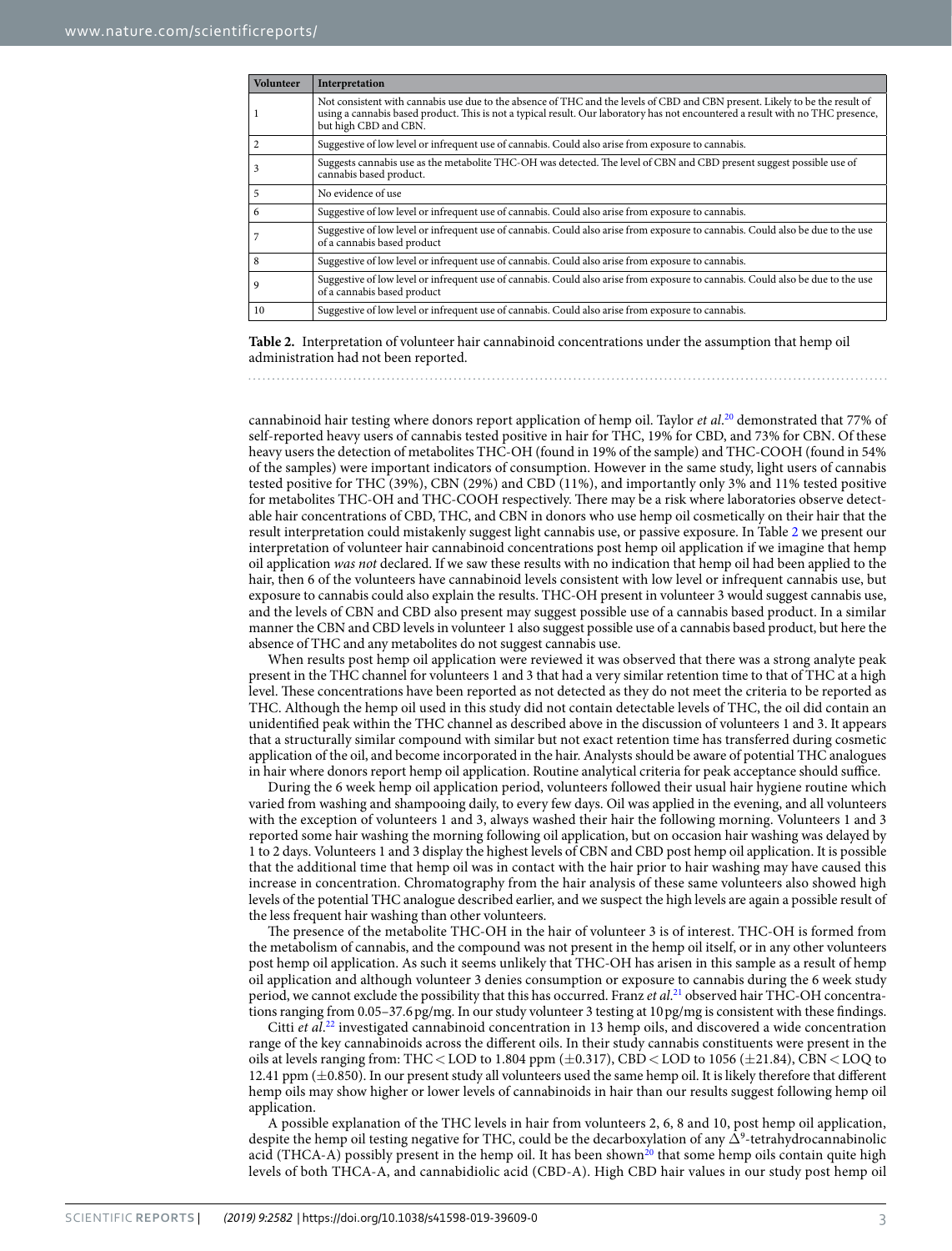application could also have partially been formed in a similar manner, this time via the decarboxylation of CBD-A. Perrotin-Brunel *et al*. [23](#page-5-20) explain that the decarboxylation of THC-A to the psychoactive THC can be induced by light or heat, and the same is true of  $CBD-A<sup>21</sup>$ . It could therefore be hypothesized that the hemp oil used in our study may have contained THCA-A and CBD-A (our analytical method does not assess these compounds) which upon frequent application to hair which is subjected to light (daylight) and heat (hair dryer) has undergone decarboxylation to THC and CBD respectively. Both THCA-A and CBD-A have been documented in hemp oils<sup>22</sup> with levels as high as 9.462 ppm ( $\pm$ 0.514) and 821.1 ppm ( $\pm$ 13.22) respectively.

It has also been demonstrated<sup>24</sup> that experimental conditions during the analytical procedure for extraction of cannabinoids from hair can infuence the quantitative results. Tis was demonstrated to be due mainly to the decarboxylation of THCA‐A during procedures involving alkaline hydrolysis and/or elevated temperatures. Such decarboxylation of THCA-A to THC leads to artifactually elevated THC concentrations. In the context of our study, our analytical procedure employed methanolic extraction and a NaOH digestion step. Any THCA-A present on volunteer hair as a result of external contamination could theoretically have been at least partially converted to THC during the analytical procedure. However, our wash procedure has been validated to efectively remove external contaminants so whilst this theory is a viable explanation for any method involving alkaline hydrolysis, it may not be the case for our study.

A possible limitation of our study is the frequency of hemp oil application to hair. During our experiment volunteers applied the oil once daily for 6 weeks. It is likely that in routine use some people may apply hemp oil less frequently to hair, although the duration over which they apply hemp oil prior to testing will of course be highly variable.

THC-COOH remains an invaluable indicator of cannabis use. It is only formed afer consumption of cannabis, has not been found in cannabis smoke, and was not found in any of the volunteers from our study following hemp oil application to hair. It is of concern that cannabinoids have been detected in hair samples following the application of hemp oil as a cosmetic procedure, and at levels in our study relevant to suggest cannabis exposure in some cases. By comparison, it has long been established that in cannabis users the cannabis constituent CBD can be present in hair at concentrations between 0.03 and 3.0ng/mg, CBN at 0.01 to 1.07ng/mg and THC at 0.1 to 0.29 ng/mg<sup>25</sup>. We suggest that cosmetic use of hemp oil should be recorded when sampling head hair for analysis, and that the interpretative value of cannabinoid hair measurements from people reporting application of hemp oil is treated with caution in both criminology and public health.

### **Methods**

Ethical approval. The study protocol was approved by the Ethics Committee of Bournemouth University. All research was performed in accordance with relevant guidelines and regulations. Informed consent was obtained from all participants.

**Analysis of hemp oil.** 100 µl of Granovita organic hemp oil was transferred into a mixture of 1 ml sodium hydroxide (1 M), 1 g ammonium sulphate and 2.2 ml 9:1 chloroform:propan-2-ol and 50 µl of internal standard (Cannabidiol-D3, THC-D3, Cannabinol-D3, THC-OH-D3, THC-COOH-D3). Tis was shaken for 20minutes and centrifuged for 5mins. To the organic layer 1ml of drug extraction bufer was added (pH 7.2). Clean up was achieved using Biotage Isolute HCX mixed mode solid phase extraction (SPE). SPE elution was achieved using 80:20 hexane:ethyl acetate. The eluent was dried down at 50 °C for 1 hour and derivatised using 20 µl BSTFA. 2 ul was used for GC-MS/MS analysis.

**Participants.** 10 volunteers participated in the study, 5 female and 5 male. Volunteer details are presented below in Table [3](#page-4-2).

Before participating in this study all volunteers declared that they do not smoke or ingest cannabis in any form, nor are they exposed to cannabis (smoke or otherwise) in any form via passive exposure. Volunteers treated their head daily with commercially available hemp oil during a 6 week period. Volunteers followed their usual hair hygiene routine which varied from washing and shampooing daily, to every few days. Volunteers applied approximately 2ml of the oil all over their head hair, gently massaging the oil into the hair. Oil was applied in the evening and all volunteers, with the exception of number 1 and 3, always washed their hair the following morning. Volunteers 1 and 3 reported some hair washing the morning following oil application but on occasion hair washing was delayed by 1 to 2 days.

Hair was cut close to the scalp, aiming for the thickness of a pencil. Hair samples were stored in aluminum foil (covered) indicating root end. Hair samples were prepared as a 0–3 cm section from the proximal end. A minimum weight of 10mg hair was used for analysis.

**Decontamination.** The decontamination process aims to remove the external contamination and sebum, hair care products and sweat, whilst minimizing the removal of compounds of interest from within the hair matrix. For this study all hair samples were washed before analysis with methanol.

**Extraction.** The extraction protocol is a fully validated method involving overnight extraction with methanol in an ultrasonic bath for a minimum of 4 hours. The methanol is removed and dried down in a centrifugal concentrator. This step is designed to extract the cannabinoids. The hair is then digested in sodium hydroxide and undergoes liquid/liquid extraction using chloroform and propan-2-ol where it is recombined with the concentrated methanol samples. Tis step is designed to extract other drug compounds that are analyzed in our laboratory. Combined extracts are then dried down fully at 30 °C for 1 hour in a concentrator and, once dry, a bufer solution is added.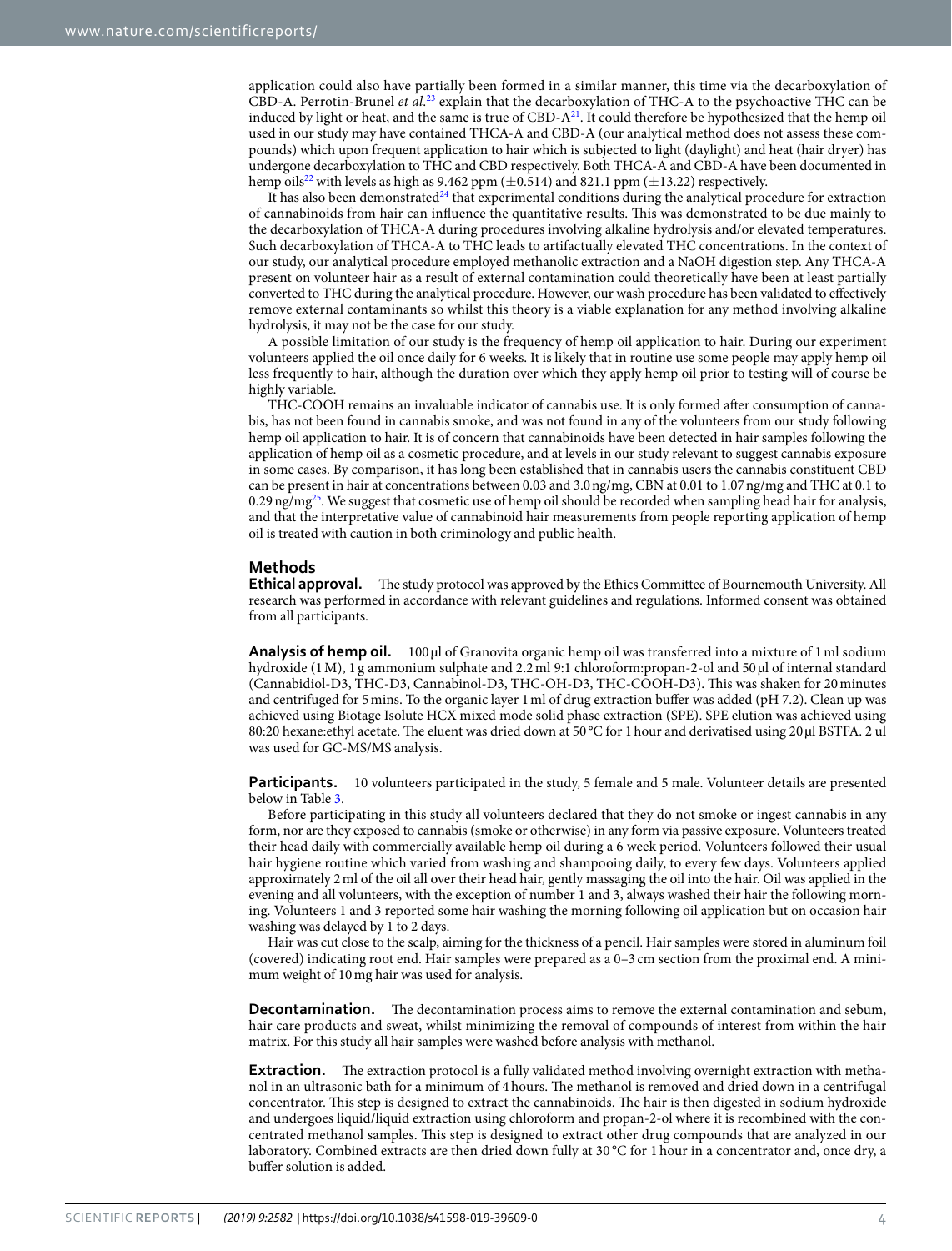<span id="page-4-2"></span>

| Volunteer number | Age | <b>Sex</b> | Hair color |
|------------------|-----|------------|------------|
| 1                | 22  | Female     | Brown      |
| $\overline{c}$   | 21  | Female     | Brown      |
| 3                | 25  | Female     | Brown      |
| $\overline{4}$   | 21  | Female     | Brown      |
| 5                | 40  | Female     | Black      |
| 6                | 32  | Male       | Black      |
| 7                | 30  | Male       | Brown      |
| 8                | 41  | Male       | Brown      |
| 9                | 36  | Male       | Brown      |
| 10               | 32  | Male       | Brown      |

**Table 3.** Age, hair color and gender of volunteers.

<span id="page-4-3"></span>

| Compound       | <b>Target Transition</b> | <b>Qualifier Transition</b> |  |  |
|----------------|--------------------------|-----------------------------|--|--|
| Cannabidiol    | 390.3 > 319.2            | 390.3 > 301.2               |  |  |
| Cannabidiol-D3 | 393.3 > 304.2            |                             |  |  |
| <b>THC</b>     | 371.3 > 289.2            | 386.3 > 315.2               |  |  |
| THC-D3         | 389.3 > 374.3            |                             |  |  |
| Cannabinol     | 367.2 > 310.2            | 367.2 > 295.1               |  |  |
| Cannabinol-d3  | 370.2 > 310.2            |                             |  |  |
| THC-OH         | 371.3 > 305.2            | 371.3 > 289.2               |  |  |
| THC-OH-D3      | 374.3 > 292.2            |                             |  |  |
| THC-COOH       | 371.3 > 305.2            | 371.3 > 289.2               |  |  |
| THC-COOH-D3    | 374.3 > 292.2            |                             |  |  |

**Table 4.** MS MRM transitions for the cannabinoids and deuterated standards.

<span id="page-4-4"></span>

|                        | <b>THC</b> | <b>CBD</b> | <b>CBN</b> | <b>THC-COOH</b> | THC-OH |
|------------------------|------------|------------|------------|-----------------|--------|
| $%$ RSD                | 19%        | 24%        | 14%        | 18%             | 17%    |
| LOD pg/mg $(S/N 3:1)$  | 0.12       | 0.91       | 0.09       | 0.07            | 0.01   |
| LOQ pg/mg $(S/N 10:1)$ | 0.41       | 3.0        | 0.31       | 0.24            | 0.03   |

**Table 5.** % RSD, LOD and LOQ for the detected cannabinoids.

**Clean-up by SPE.** The samples are taken through a SPE clean-up process using mixed mode cartridges. This is a two-stage process that separates the cannabinoids for analysis by GC-MS/MS and other drugs of abuse for analysis by LC-MS/MS. The eluent containing the cannabinoids is dried down at 50 °C for 1 hour and derivatised using BSTFA for injection onto GC-MS/MS.

Analysis by GC-MS/MS. GC Method: Oven initial temperature 150°C. After one minute ramp 50°C/min for 1 minute, 20 °C for a further 6 minutes to hold at a final temp of 320 °C for 1 minute. Operates in splitless mode with the injector set to 280 °C. The column used was a  $15 \text{ m} \times 0.25 \text{ mm} \times 0.25 \text{ µm}$  Varian VF-5ms GC column.

Positive Electron Ionization (PEI) carrier gas was helium, collision gas was Argon, and the acquisition mode was multiple reaction monitoring (MRM).

Mass spectrometry multiple reaction monitoring (MS MRM) transitions used are shown in Table [4.](#page-4-3) Relative standard deviation (% RSD), limit of detection (LOD) and limit of quantitation (LOQ) for the method are detailed in Table [5](#page-4-4). LOD and LOQ in Table [5](#page-4-4) are relevant to the hemp oil analysis as well as the hair analysis. LOD is defned as the minimum detectable concentration of target compound that provides a signal to noise ratio of at least 3:1. Limit of quantitation is defned as the minimum quantifable concentration of target compound producing a signal to noise ratio of at least 10:1. Calibrations were linear with  $r^2 > 0.99$ , using a linear, weighted 1/x equation. Calibration concentrations for the hemp oil analysis and the hair sample analysis were the same and were prepared at six concentrations across the following ranges: THC, CBN and CBD prepared between 0.1ng/ ml and 10.0ng/ml. THC-OH and THC-COOH prepared between 0.01ng/ml and 0.1ng/ml.

#### **Data Availability**

All data generated or analyzed during this study are included in this published article.

#### **References**

- <span id="page-4-0"></span>1. Cherney, J. H. & Small, E. Industrial Hemp in North America: Production, Politics and Potential. *Agronomy.* **6**, 1–24 (2016).
- <span id="page-4-1"></span>2. Moosmann, B., Roth, N. & Auwärter, V. Finding cannabinoids in hair does not prove cannabis consumption. *Sci Rep.* **5**, 14906 (2015).